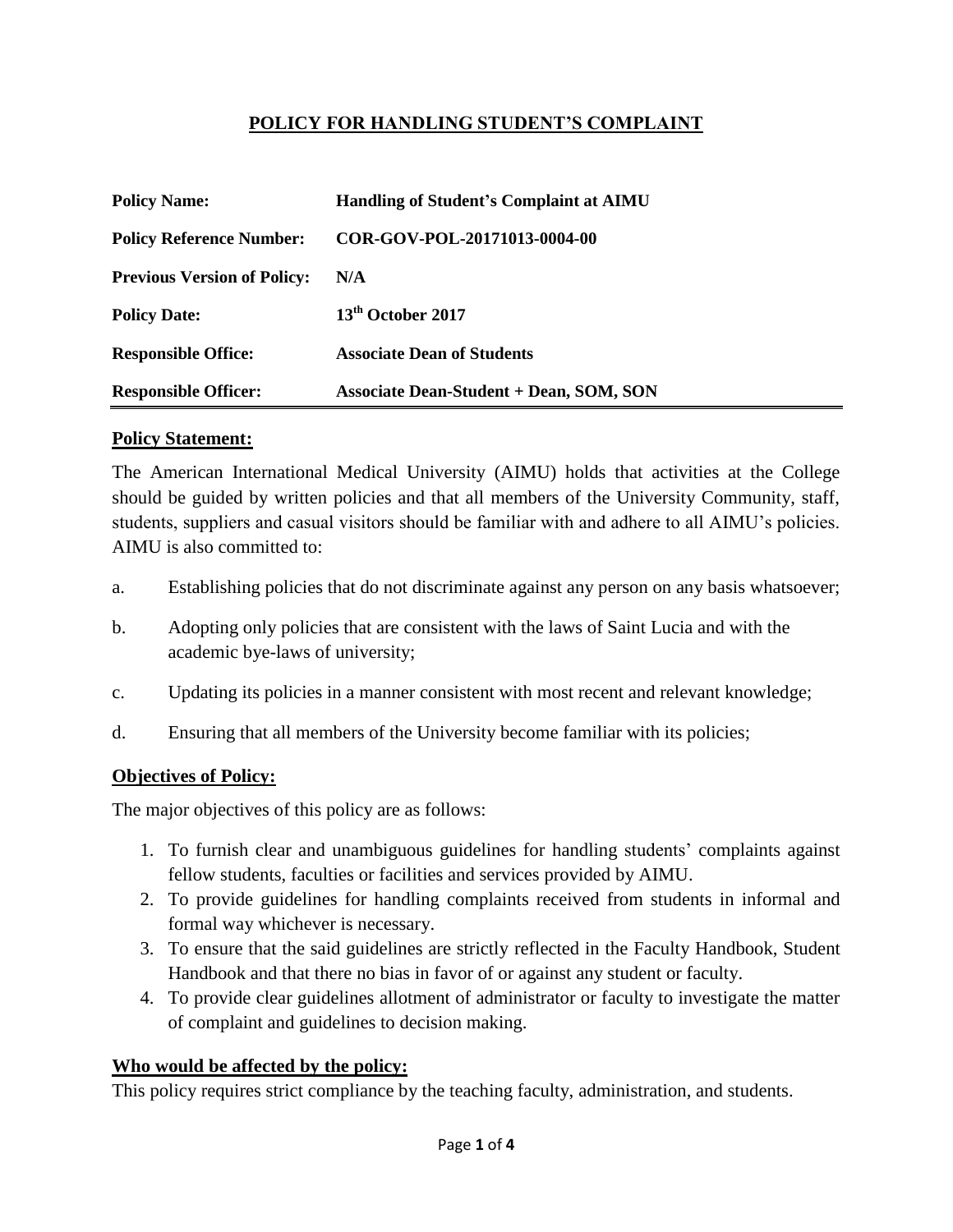## **Effective Period:**

This policy will remain in force for till there is a major amendment in the policies contained hereunder.

## **Guidelines for Handling Student Complaints:**

For the purposes of this policy, a student complaint is "an expression of dissatisfaction by one or more students about a university's action or lack of action, or about the service provided by or on behalf of the university."

- **1)** *Introduction.* American International Medical University (AIMU) has a variety of procedures for dealing with student-related issues. Student complaints about theconduct of fellow students, faculties or any other academic concerns and non-academic are dealt with through the Dean's office or Vice-President of Administration. The University respects the academic freedom of faculty and will not interfere with that freedom as it relates to the content or style of teaching activities. Indeed, academic freedom is and should be paramount. At the same time, the University recognizes its responsibility to provide students with a procedure for addressing complaints about faculty treatment of students that are not protected by academic freedom and are not covered by other procedures. Examples might include incompetent or inefficient service, neglect of duty, physical or mental incapacity and conduct unbecoming a member of the staff. Any complaints regarding fellow students may be considered based on the nature of the complaints.
- **2)** *Determination of Appropriate Procedure.* If students have any question about the applicable procedure to follow for a particular complaint, they should consult with the Associate Dean of Students. In particular, the Associate Dean Student affairs should advise a student if some other procedure is applicable to the type of complaint the student has.
- **3)** *Informal Resolution.* Students are encouraged to attempt to resolve complaints informally with the fellow colleagues and thefaculty member or to seek the assistance of the Dean or Associate Deans to facilitate informal resolution.
- **4)** *Formal Complaint.* If the student does not pursue informal resolution, or if informal resolution is unsuccessful, the student may file a written complaint with the Associate Dean or, if the Associate Dean is the subject of the complaint, with the academic dean or a senior faculty member designated by the Management Council. If the Student has a complaint against a fellow student, then the matter can be taken to the Associate Dean of Student's office with awritten complaint of matter. If the complaint is regarding a faculty, only students in a faculty member's class or present in another academic setting where the alleged conduct occurred may file complaints against that faculty member.
	- **i)** The complaint shall be filed within 30 calendar days of the alleged conduct unless there is good cause shown for delay, including but not limited to delay caused by an attempt at informal resolution. The complaint shall be as specific as possible in describing the conduct complained of.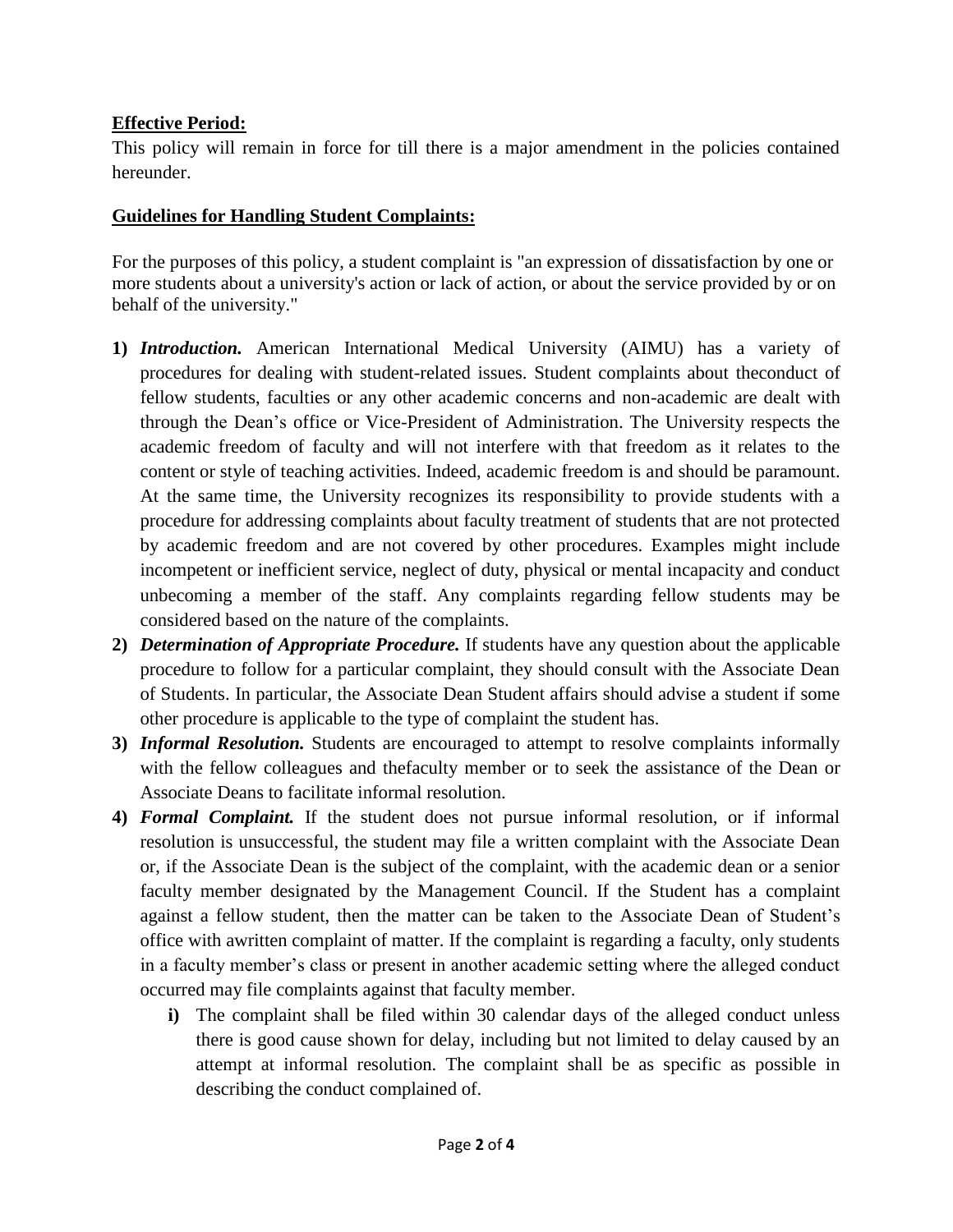- **ii**) The Associate Dean shall promptly send a copy to the student/faculty member about whom the complaint is made, along with a letter stating that the filing of the complaint does not imply that any wrongdoing has occurred and that a student/faculty member must not retaliate in any way against a student for having made a complaint. If either the student or the faculty member has reason to believe that the Associate Dean may be biased or otherwise unable to deal with the complaint in a fair and objective manner, he or she may submit to the Academic Dean a written request stating the reasons for that belief; if the request appears to have merit, the Academic Dean may, in his or her sole discretion, replace the Associate Dean as the assigned person to find facts. The Associate Dean may also submit a written request for recusal for good cause to the Academic Dean to review such requests. If a recusal request is granted, The Academic Dean will designate a different senior faculty to conduct the investigation, or, if no other faculty is available, an administrator designated shall serve in the faculty's stead. Further, the Management Council may re-assign investigations as necessary, including but not limited to situations in which an assigned member has not completed an investigation in a timely manner. In addition, during any time that no faculty is available to investigate a complaint, the College President may assign an administrator to investigate.
- **iii)** The Associate Dean shall meet with the complaining student and target student/faculty member, either separately or together, to discuss the complaint and to try to resolve it. The Associate Dean may seek the assistance of the Dean or another appropriate person to facilitate informal resolution.
- **iv)** If resolution is not possible, and the Associate Dean concludes that the facts alleged by the student, taken as true and viewed in the light most favorable to the student, establish that the conduct complained of is clearly protected by academic freedom, the Associate Dean shall issue a written report dismissing the complaint and setting forth the reasons for dismissal and will send a copy to the complaining student, the faculty member, and the Academic Dean. Otherwise, the Associate Dean shall conduct an investigation. The Associate Dean shall separately interview the complaining student, the faculty member and other persons with relevant knowledge and information and shall also consult with other faculties and, if appropriate, the Dean. The Associate Dean shall not reveal the identity of the complaining student and the faculty member to others except to the extent necessary to conduct the investigation. If the Associate Dean believes it would be helpful, he or she may meet again with the student and faculty member after completing the investigation in an effort to resolve the matter. The complaining student and the faculty member shall have the right to have a representative present during the initial meeting, the interview and any post-investigation meeting.
- **v)** In cases where there is strong preliminary evidence that a student's complaint is meritorious and that the student may suffer immediate and irreparable harm, the